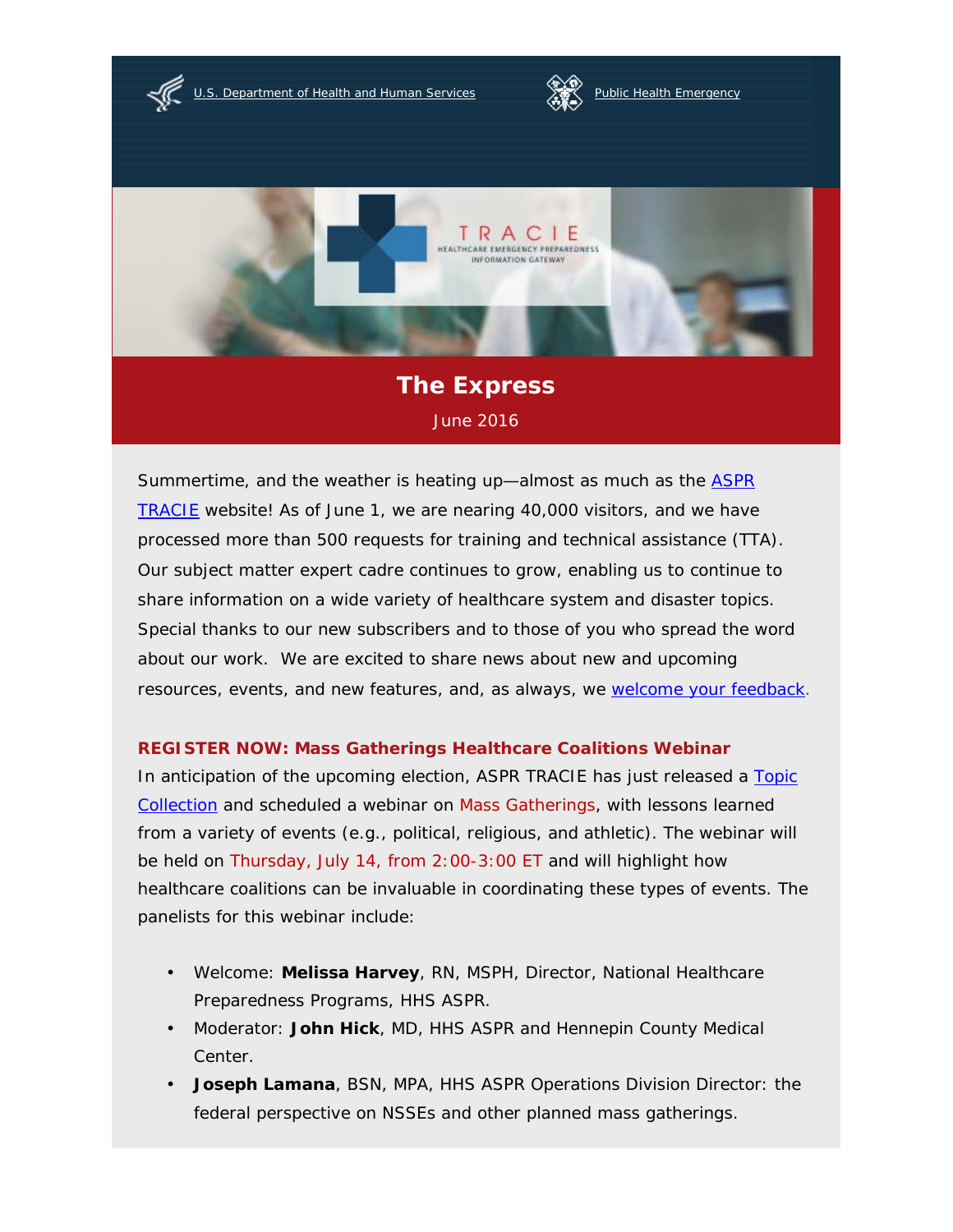- **Mary Russell**, EdD, MSN, Emergency Services, Boca Raton Regional Hospital: Florida's healthcare coalitions' involvement in numerous mass gatherings, including major sporting events.
- **Tom Grace**, RN, PhD, Vice President, Emergency Preparedness, The Hospital & Healthsystem Association of Pennsylvania: Southeastern PA Healthcare Coalition's role in planning for and executing the health and medical response to the Papal visit and the planning efforts currently underway for the Democratic National Convention (DNC) taking place in Philadelphia over the summer.
- Closing Remarks: **Shayne Brannman**, Director, ASPR TRACIE. •

[Click here to register](https://attendee.gotowebinar.com/register/9110950645972336898) for the webinar.

### **Zika Virus**

On June 8, 2016 ASPR TRACIE released an updated version of ["Zika: Resources](https://asprtracie.hhs.gov/documents/ASPR-TRACIE-Zika-Virus-Disease-Resources-At-Your-Fingertips.pdf)  [at Your Fingertips,](https://asprtracie.hhs.gov/documents/ASPR-TRACIE-Zika-Virus-Disease-Resources-At-Your-Fingertips.pdf)" to reflect updated resources and new information. As the situation unfolds and new information is released, ASPR TRACIE will continue to update the document (and indicate changes in red font with the date), so be sure to check back often. Included in this recent update is a newly released resource from ASPR's At Risk, Behavioral Health, and Community Resilience program, titled [Promoting Stress Management for Pregnant Women during the Zika Virus](http://www.phe.gov/Preparedness/planning/abc/Pages/zika-stress.aspx)  [Disease Outbreak: A Resource for Healthcare Providers.](http://www.phe.gov/Preparedness/planning/abc/Pages/zika-stress.aspx) Also included in this update are [Planning Resources](https://asprtracie.hhs.gov/technical-resources/MasterSearch?qt=zika&page=1) from ASPR designed to enhance healthcare coalition and healthcare system preparedness and response to a domestic Zika virus disease outbreak.

### **New Surge Evaluation Tools from ASPR!**

ASPR recently released two new tools developed by RAND: the [Healthcare](http://www.phe.gov/Preparedness/planning/hpp/Pages/coaltion-tool.aspx)  [Coalition Surge Evaluation Tool](http://www.phe.gov/Preparedness/planning/hpp/Pages/coaltion-tool.aspx) is designed to help healthcare coalitions identify gaps in their surge planning through a no- or low-notice drill. The Hospital Surge [Evaluation Tool](http://www.phe.gov/Preparedness/planning/hpp/surge/Pages/default.aspx) is a user-friendly peer assessment tool that was designed to identify gaps in a hospital's preparedness and help assess its ability to respond to a mass casualty event. Both are free and available online.

### **Coming Soon**

ASPR TRACIE is closely tracking the impact of cybercrime/cyber hygiene on healthcare facilities. We recently hosted a roundtable with subject matter experts titled "Cybersecurity and Healthcare Facilities" (recording to be released at the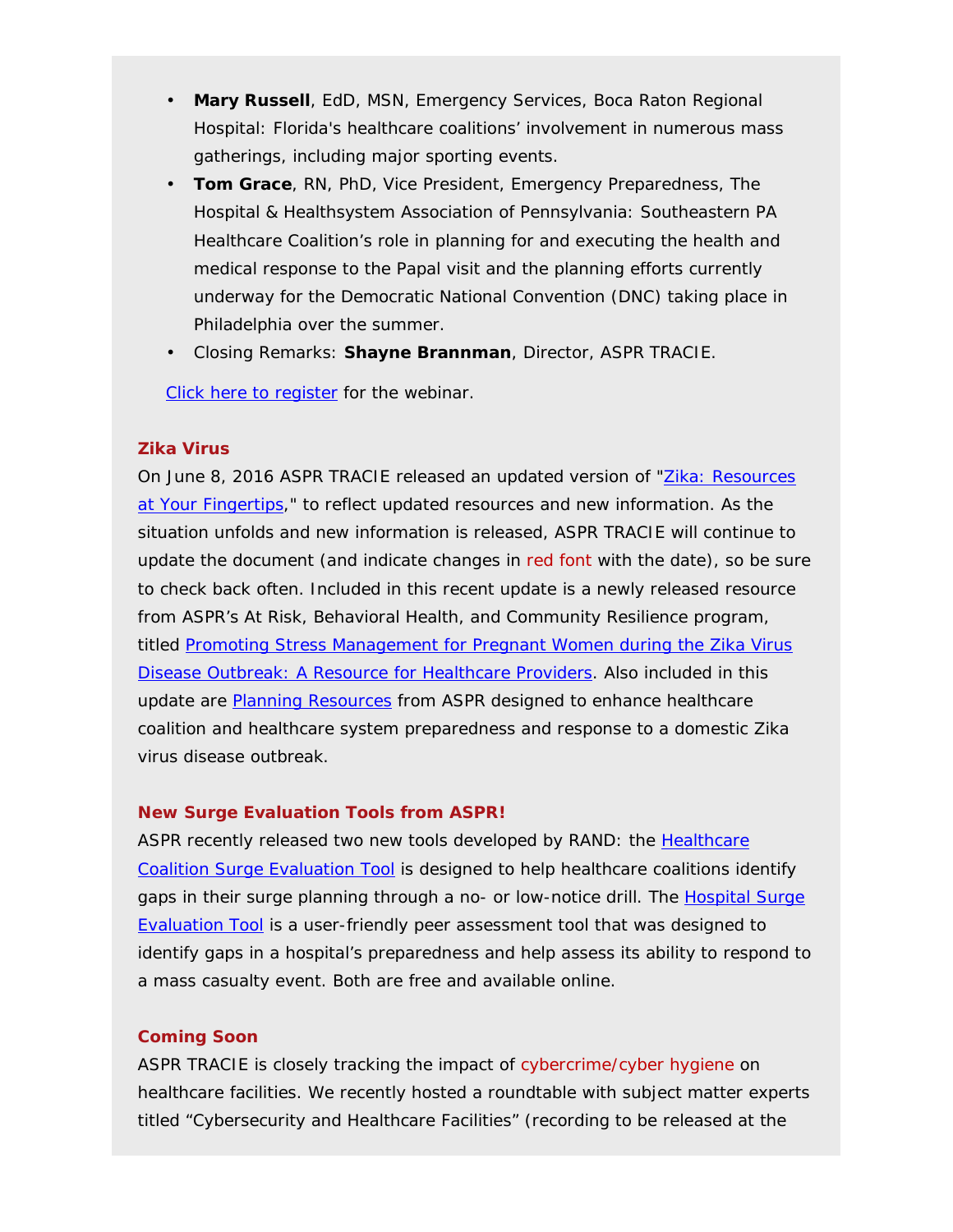end of June). Speakers shared lessons learned from the recent attack on MedStar Health, general information about cyberattacks and cyber hygiene, and the collaborative effort being taken by the federal government to address this threat. In addition, we are developing a Topic Collection and Issue 2 of our newsletter *The Exchange,* which will feature articles from the American Hospital Association, MedStar Health, the U.S. Food and Drug Administration and the Healthcare Industry Cybersecurity Task Force*.* Be on the lookout for our next listserv message at the end of June.

### **Domain Updates**

There are currently 37 complete Topic Collections in the [Technical](https://asprtracie.hhs.gov/technical-resources)  **TECHNICAL** RESOURCES [Resources](https://asprtracie.hhs.gov/technical-resources) domain. Recent releases include **Emergency Operations** [Plans/Emergency Management Program](https://asprtracie.hhs.gov/technical-resources/84/Emncy-Operations-Plans-Emncy-Management-Program/0) and [Mass Gatherings.](https://asprtracie.hhs.gov/technical-resources/85/Mass-Gatherings-Special-Events/0) Be on the lookout for the new Cybersecurity and Healthcare Facilities collection and an updated version of the Ebola and Viral Hemorrhagic Fever collection. Follow [this link](https://asprtracie.hhs.gov/technical-resources/topic-collection) to access all comprehensively developed collections. Don't forget to [log](https://asprtracie.hhs.gov/login) in and rate and comment on resources in Topic Collections or the Resource Library!



The [Assistance Center](https://asprtracie.hhs.gov/assistance-center) has processed over 500 TTA requests from a variety of stakeholders. At production time, TTA staff were

responding to over 12 new requests. Requests have ranged from researching and providing individuals with topic-specific resources (e.g., coalition supply cache lessons learned, hospital stockpiling resources, crisis standards of care), providing an ASPR TRACIE briefing to coalition members, to putting requestors in direct contact with a subject matter expert. We maintain a summary of many of [the TTA requests received](https://asprtracie.hhs.gov/Documents/ASPR-TRACIE-TTA-Requests.pdf) and we encourage you to [reach out](https://asprtracie.hhs.gov/assistance-center) if you need assistance.

**EXCHANGE** 

INFORMATION Have you visited the [Information Exchange](https://asprtracie.hhs.gov/information-exchange) (IE) domain lately? Join over 1370 of your colleagues in the IE and check out the

latest threads regarding Extreme Heat Resources. Don't forget to provide input on the National Healthcare Preparedness Program (NHPP) [HPP Capabilities](https://asprtracie.hhs.gov/information-exchange/db/categories/117/INPUT-NEEDED-Healthcare-Preparedness-and-Response-/118/Healthcare-Preparedness-and-Response-Capabilities-/43/What-healthcare-preparedness-response-capabilities) and [Performance Measures.](https://asprtracie.hhs.gov/information-exchange/db/categories/115/INPUT-NEEDED-Healthcare-Preparedness-and-Response-/116/Healthcare-Preparedness-and-Response-Performance-M/42/How-should-ASPR-measure-the-healthcare-system%E2%80%99s-ab) Register [for the IE now](https://asprtracie.hhs.gov/register) to join the conversation. Need help navigating the IE? Check out this quick [how-to video!](https://youtu.be/8AbpnjNjj1w)